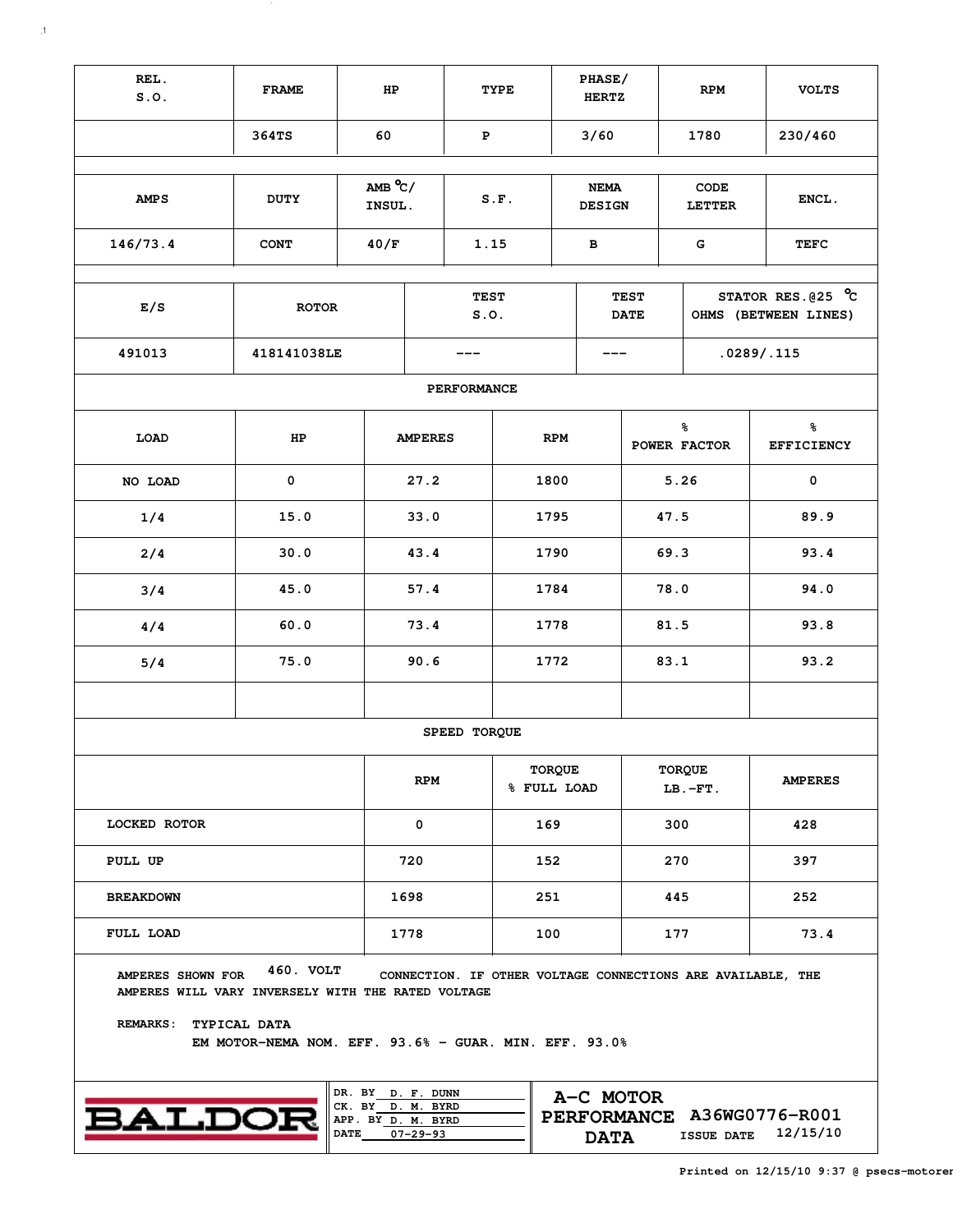| REL S.O.<br>FRAME 364TS<br>HP 60<br>TYPE P<br>PHASE/HERTZ 3/60 |                                                                                         |                                                                      |                                                                          |  |                                                                                                                        |     |     |                                     | RPM 1780<br>VOLTS 230/460<br>AMPS 146/73.4<br>DUTY CONT<br>AMB °C/INSUL 40/F E/S 491013 |                                            |                |     |                                                    | S.F. 1.15<br>NEMA DESIGN B<br>CODE LETTER G<br>ENCLOSURE TEFC |  |          |                   | ROTOR 418141038LE<br>TEST S.O. TYPICAL DATA<br>TEST DATE<br>———<br>STATOR RES. @ 25 °C.0289/.115<br>OHMS (BETWEEN LINES) |               |           |                |          |                   |           |  |                            |  |     |  |
|----------------------------------------------------------------|-----------------------------------------------------------------------------------------|----------------------------------------------------------------------|--------------------------------------------------------------------------|--|------------------------------------------------------------------------------------------------------------------------|-----|-----|-------------------------------------|-----------------------------------------------------------------------------------------|--------------------------------------------|----------------|-----|----------------------------------------------------|---------------------------------------------------------------|--|----------|-------------------|--------------------------------------------------------------------------------------------------------------------------|---------------|-----------|----------------|----------|-------------------|-----------|--|----------------------------|--|-----|--|
|                                                                | 1800                                                                                    |                                                                      |                                                                          |  | 160                                                                                                                    | 4   |     |                                     |                                                                                         |                                            |                |     |                                                    |                                                               |  |          |                   | EM MOTOR-NEMA NOM. EFF 93.6% - GUAR. MIN. EFF 93.0%                                                                      |               |           |                |          |                   |           |  |                            |  |     |  |
|                                                                |                                                                                         |                                                                      |                                                                          |  |                                                                                                                        |     |     |                                     |                                                                                         |                                            |                |     |                                                    |                                                               |  |          | $\Xi$             |                                                                                                                          |               |           |                |          |                   |           |  |                            |  |     |  |
|                                                                | 796                                                                                     |                                                                      |                                                                          |  | $\frac{140}{1}$                                                                                                        |     |     |                                     |                                                                                         |                                            |                |     |                                                    |                                                               |  |          |                   |                                                                                                                          |               |           |                |          |                   |           |  |                            |  |     |  |
|                                                                | 792                                                                                     |                                                                      |                                                                          |  | $^{0.001}$                                                                                                             |     |     |                                     |                                                                                         |                                            |                |     |                                                    |                                                               |  |          |                   |                                                                                                                          |               |           |                |          |                   |           |  |                            |  |     |  |
|                                                                |                                                                                         |                                                                      |                                                                          |  |                                                                                                                        |     |     |                                     |                                                                                         |                                            |                |     |                                                    |                                                               |  |          |                   |                                                                                                                          |               |           |                |          |                   |           |  |                            |  |     |  |
|                                                                | 1788                                                                                    |                                                                      | 100                                                                      |  | 100                                                                                                                    |     |     |                                     |                                                                                         |                                            |                |     |                                                    |                                                               |  |          |                   |                                                                                                                          |               |           |                |          |                   |           |  |                            |  |     |  |
|                                                                | $\begin{array}{c c} \text{SPEED IN RPM (4)}\\ \text{I780} & \text{I784} \\ \end{array}$ |                                                                      | 80                                                                       |  | $\begin{bmatrix} \overline{A}N\overline{P}S & A\overline{T} & 460 & VOLTS & (1) \\ 60 &   & 80 &   & 10 \end{bmatrix}$ |     |     | 3                                   |                                                                                         |                                            |                |     |                                                    |                                                               |  |          |                   |                                                                                                                          |               |           |                |          |                   |           |  |                            |  |     |  |
|                                                                |                                                                                         |                                                                      |                                                                          |  |                                                                                                                        |     |     |                                     |                                                                                         |                                            | $\overline{2}$ |     |                                                    |                                                               |  |          |                   |                                                                                                                          |               |           |                |          |                   |           |  |                            |  |     |  |
|                                                                |                                                                                         |                                                                      |                                                                          |  |                                                                                                                        |     |     |                                     |                                                                                         |                                            |                |     |                                                    |                                                               |  |          |                   |                                                                                                                          |               |           |                |          |                   |           |  |                            |  |     |  |
|                                                                | 1776                                                                                    |                                                                      | $\frac{40}{40}$ = $\begin{bmatrix} 3 & 1N & 96 \\ 60 & 60 \end{bmatrix}$ |  | ٠Ş                                                                                                                     |     |     |                                     |                                                                                         |                                            | $\mathbf{1}$   |     |                                                    |                                                               |  |          |                   |                                                                                                                          |               |           |                |          |                   |           |  |                            |  |     |  |
|                                                                | 772                                                                                     | P F(2)                                                               |                                                                          |  |                                                                                                                        |     |     |                                     |                                                                                         |                                            |                |     |                                                    |                                                               |  |          |                   |                                                                                                                          |               |           |                |          |                   |           |  |                            |  |     |  |
|                                                                |                                                                                         |                                                                      | .<br>20                                                                  |  | $\overline{20}$                                                                                                        |     |     |                                     |                                                                                         |                                            |                |     |                                                    |                                                               |  |          |                   |                                                                                                                          |               |           |                |          |                   |           |  |                            |  |     |  |
|                                                                | 1768                                                                                    |                                                                      | $\circ$                                                                  |  | $\circ$<br>$\boldsymbol{0}$                                                                                            |     |     | 10                                  |                                                                                         | $20$ $-$                                   |                | 30  |                                                    | $^{40}$                                                       |  | $50$ $-$ |                   | 60                                                                                                                       |               | $-70$ $-$ |                | $80$ $-$ |                   | $-90$ $-$ |  | 100                        |  | 110 |  |
|                                                                | 600                                                                                     |                                                                      | 600                                                                      |  |                                                                                                                        |     |     |                                     |                                                                                         |                                            |                |     |                                                    |                                                               |  |          | <b>HORSEPOWER</b> |                                                                                                                          |               |           |                |          |                   |           |  |                            |  |     |  |
|                                                                |                                                                                         |                                                                      |                                                                          |  |                                                                                                                        |     |     |                                     |                                                                                         |                                            |                |     |                                                    |                                                               |  |          |                   |                                                                                                                          |               |           |                |          |                   |           |  |                            |  |     |  |
|                                                                | $\approx$<br>ত                                                                          |                                                                      | $\approx$<br>S                                                           |  |                                                                                                                        |     |     |                                     |                                                                                         |                                            |                |     |                                                    |                                                               |  |          |                   |                                                                                                                          |               |           |                |          |                   |           |  |                            |  |     |  |
|                                                                | 400                                                                                     |                                                                      | 400                                                                      |  |                                                                                                                        |     |     |                                     |                                                                                         |                                            |                |     |                                                    |                                                               |  |          |                   |                                                                                                                          |               |           | $\overline{2}$ |          |                   |           |  |                            |  |     |  |
|                                                                |                                                                                         | Э                                                                    |                                                                          |  |                                                                                                                        |     |     |                                     |                                                                                         |                                            |                |     |                                                    |                                                               |  |          |                   |                                                                                                                          |               |           |                |          |                   |           |  |                            |  |     |  |
|                                                                | 300                                                                                     | 460 VOLTS                                                            | 300                                                                      |  |                                                                                                                        |     |     |                                     |                                                                                         |                                            |                |     |                                                    |                                                               |  |          |                   |                                                                                                                          |               |           |                |          |                   |           |  |                            |  |     |  |
| TORQUE IN LB. FT. (2)                                          | 200                                                                                     | AMPS AT                                                              | 200                                                                      |  |                                                                                                                        |     |     |                                     |                                                                                         |                                            |                |     |                                                    |                                                               |  |          |                   |                                                                                                                          |               |           | 1              |          |                   |           |  |                            |  |     |  |
|                                                                | 100                                                                                     |                                                                      | 100                                                                      |  |                                                                                                                        |     |     |                                     |                                                                                         |                                            |                |     |                                                    |                                                               |  |          |                   |                                                                                                                          |               |           |                |          |                   |           |  |                            |  |     |  |
|                                                                |                                                                                         |                                                                      |                                                                          |  |                                                                                                                        |     |     |                                     |                                                                                         |                                            |                |     |                                                    |                                                               |  |          |                   |                                                                                                                          |               |           |                |          |                   |           |  |                            |  |     |  |
|                                                                | $\circ$                                                                                 |                                                                      | $\circ$<br>$\bf{0}$                                                      |  |                                                                                                                        | 200 |     | 400                                 |                                                                                         | 600                                        |                | 800 |                                                    | 1000                                                          |  | 1200     |                   | 1400                                                                                                                     |               | 1600      |                | 1800     |                   |           |  |                            |  |     |  |
|                                                                |                                                                                         | AMPERES SHOWN FOR                                                    |                                                                          |  |                                                                                                                        |     | 460 | SPEED IN RPM, $(FLT = 177 LB. FT.)$ |                                                                                         | <b>VOLT</b>                                |                |     |                                                    |                                                               |  |          |                   | CONNECTION, IF OTHER VOLTAGE CONNECTIONS ARE AVAILABLE, THE                                                              |               |           |                |          |                   |           |  |                            |  |     |  |
|                                                                |                                                                                         | AMPERES WILL VARY INVERSELY WITH THE RATED VOLTAGE.<br><b>BALDOE</b> |                                                                          |  |                                                                                                                        |     |     |                                     |                                                                                         | DR. BY<br>CK. BY<br>APP. BY<br><b>DATE</b> |                |     | D. F. DUNN<br>D. M. BYRD<br>D. M. BYRD<br>07-29-93 |                                                               |  |          |                   | A-C MOTOR<br><b>PERFORMANCE</b>                                                                                          | <b>CURVES</b> |           |                |          | <b>ISSUE DATE</b> |           |  | A36WG0776-R001<br>12/15/10 |  |     |  |

 $\sim$   $\sim$